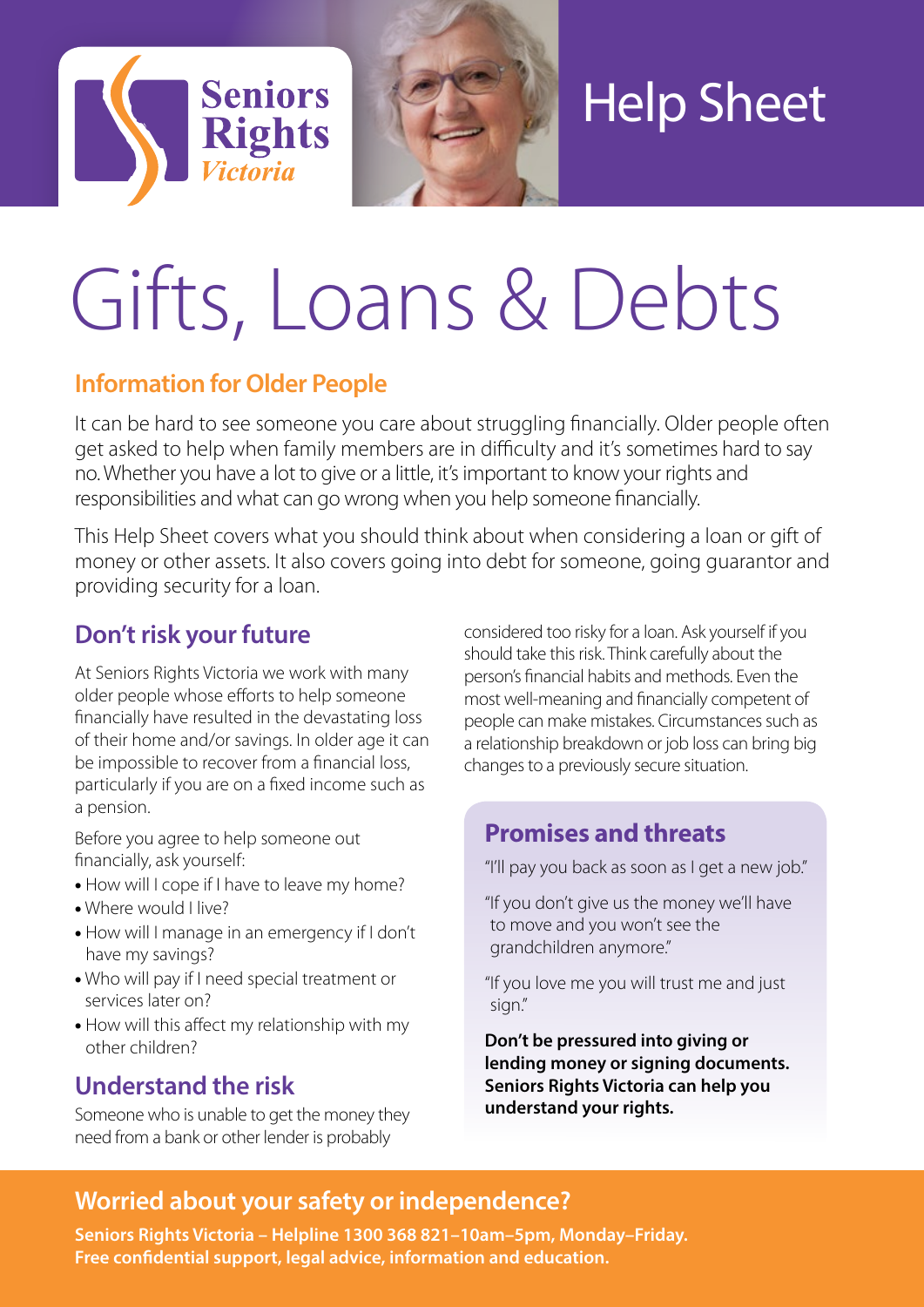# Gifts, Loans & Debts



# **It's OK to say 'NO'**

It can be difficult to say 'no' to someone you care about, particularly if they are going through difficult times or are used to getting your financial support.

### **Tips for saying 'no'**

- Explain that you don't want to risk damaging the good relationship you have with them now.
- Let them know you have the right to protect your interests and that it has nothing to do with your love or trust of them.
- Give examples of what could go wrong, such as losing your home, and point out just how difficult it would be for you if this were to happen.
- Encourage them to explore other options for managing the problem. Money Help (see P.4) offers financial counselling, information about lowinterest loans and much more.

# **Think about your pension and entitlements**

Giving away or lending money or other assets ('gifting'), including money raised by mortgaging or guaranteeing your home, may affect your Centrelink payments. It can also affect the fees you pay for aged care accommodation in the future.

Centrelink requires that you tell them about any gifts or loans. Amounts above the allowable gifting amount could affect how much pension you receive. Check with the Centrelink Financial Information Service for the current gifting amount and any other changes. You can also

visit: www.humanservices.gov.au/customer/ enablers/assets

Some older people give away money or assets because they believe it may help avoid taxes or reduce the cost of aged care fees or bonds. These arrangements can also go wrong.

It's important to seek independent advice from a lawyer, financial adviser or Centrelink.

# **Plan and get advice before selling your home to move in with family**

Many older people choose to move in with family members so they can get the care they need as they age. Often this involves selling a home or other assets and giving the money to a family member who has agreed to provide ongoing care. If you are considering such a move it's important to first get advice about planning and securing your future interests.

It's also important for everyone involved to talk about what they expect from the arrangement and how it may work in practice. A written family agreement can help ensure everyone understands the plan and avoid future conflict.

The Dispute Settlement Centre of Victoria assists older people and their families who want to discuss future living arrangements by offering a range of dispute resolution services. Seniors Rights Victoria has produced a guide for older people considering living with family members. Contact us (see p.4) for your free copy of *Care for Your Assets: Money, Ageing & Family*.

# **Think before you sign loan documents**

There are a number of ways you may be asked to get involved in a loan for someone else's benefit. This may include using your home as security, taking out a mortgage or reverse mortgage\* on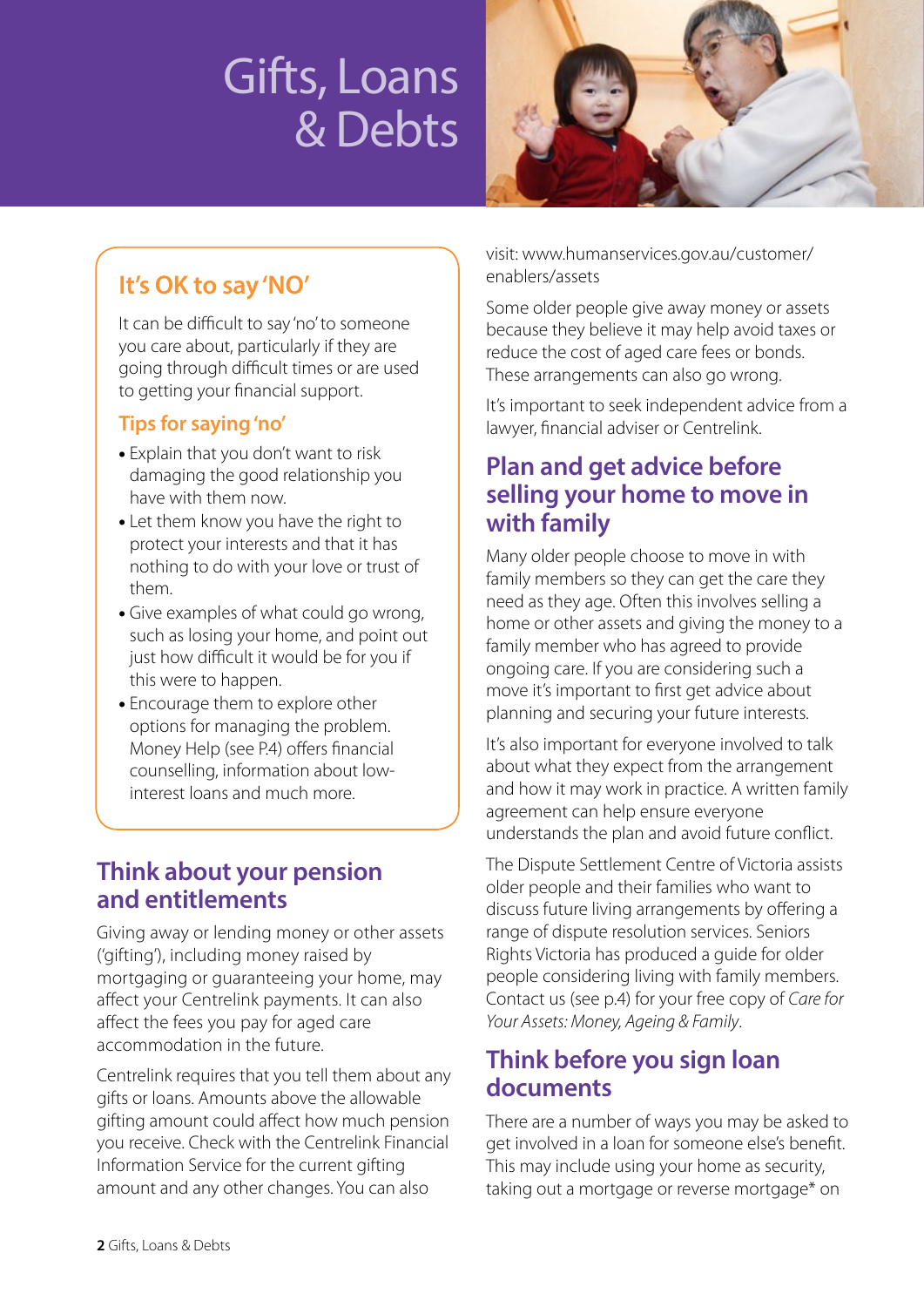your home or transferring ownership or title.

Loan and mortgage documents can be difficult to understand. Don't risk your future. Get independent advice before you sign. Contact a lawyer, financial advisor or Seniors Rights Victoria.

*\* A reverse mortgage involves borrowing money using the value of your home (equity) as security.*

### **Be clear – is it a gift or a loan?**

When you give money or something valuable it's important to make it clear in writing whether you intend it to be a gift or you expect to be repaid at some time.

A written agreement helps to ensure both parties understand the deal and provides proof in case there is any disagreement in the future. It can also make clear when and how you expect a loan to be repaid, if you expect any interest to be paid and any other terms. It's best to get independent advice regarding such an agreement. Contact a lawyer or Seniors Rights Victoria.

### **Keep good records**

As well as a written loan agreement, it's also important to keep clear records of when payments are made to you. Good recordkeeping can help make the process of recovering money easier.

Purchase a duplicate receipt book from a newsagency or stationery shop, so that both you and the person making the repayment can have a copy. Remember to include your names, the date and amount repaid and it should be signed by both parties.

**My daughter and her partner were really stressed out about all their debts. When they asked me to sign for a loan to get the debt collectors off their back, I felt I had no choice. "**

> They promised it wouldn't cost me anything and they would make all the repayments. A few months later they split up and payments on 'my' loan stopped. Now it was me who had all the stress.

There was no way I could manage the repayments from my pension and when the letters and phone calls came in from the bank, the worry of it all was making me really sick.

It took months to sort out with the help of Seniors Rights Victoria and a financial counsellor. I wish I knew then what I know now, because as it turns out, if my daughter had gone to a financial counsellor in the first place, she could have got help without involving me. "